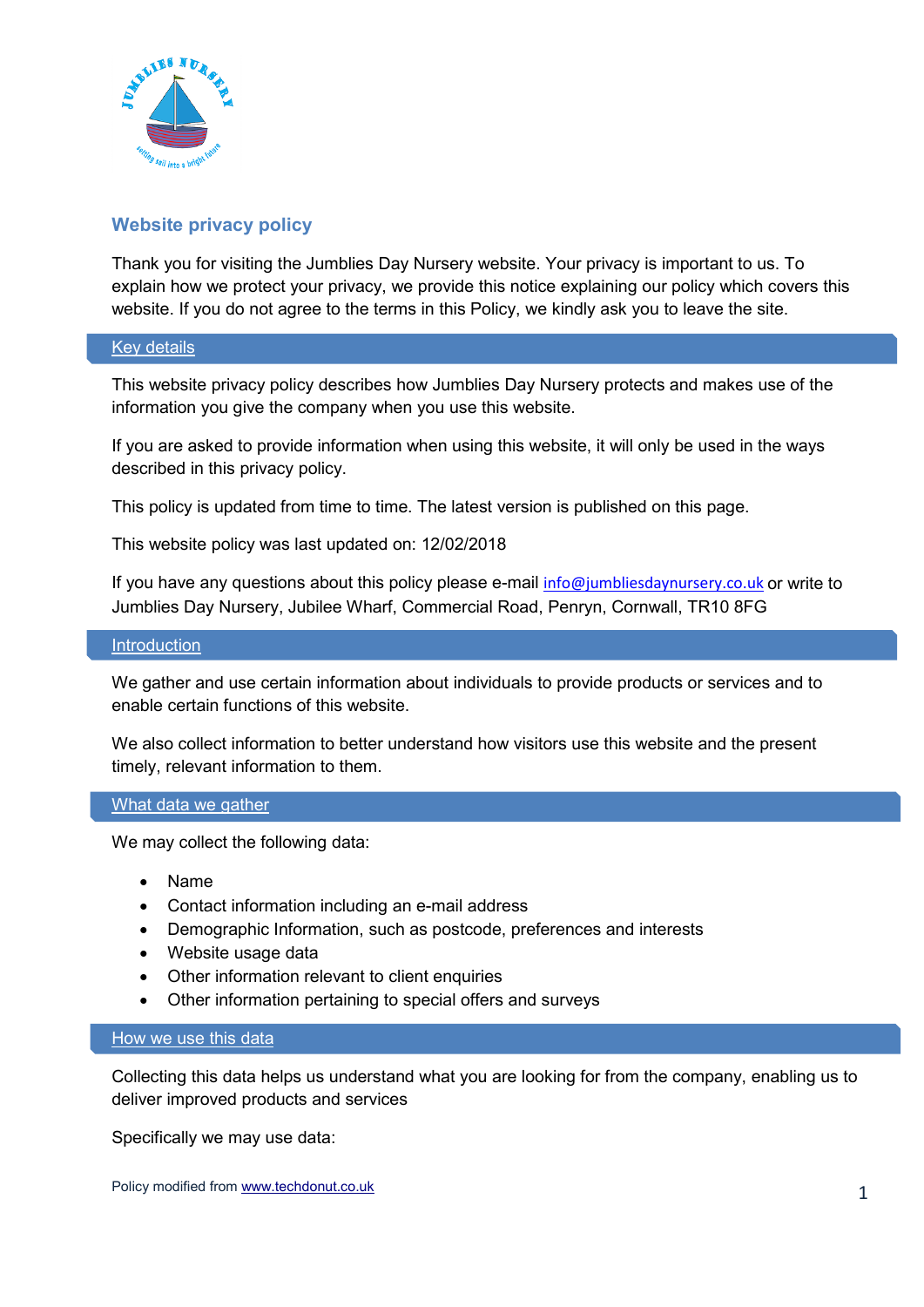

- For our own internal records
- To improve our products and services we provide
- To contact you in response to a specific enquiry
- To customise the website for you
- To send you promotional e-mails about products, services, offers and other things we think might be relevant to you
- To send you promotional mailings or to call you about products, services, offers and other things we think might be relevant to you
- To contact you via e-mail, telephone or mail for market research purposes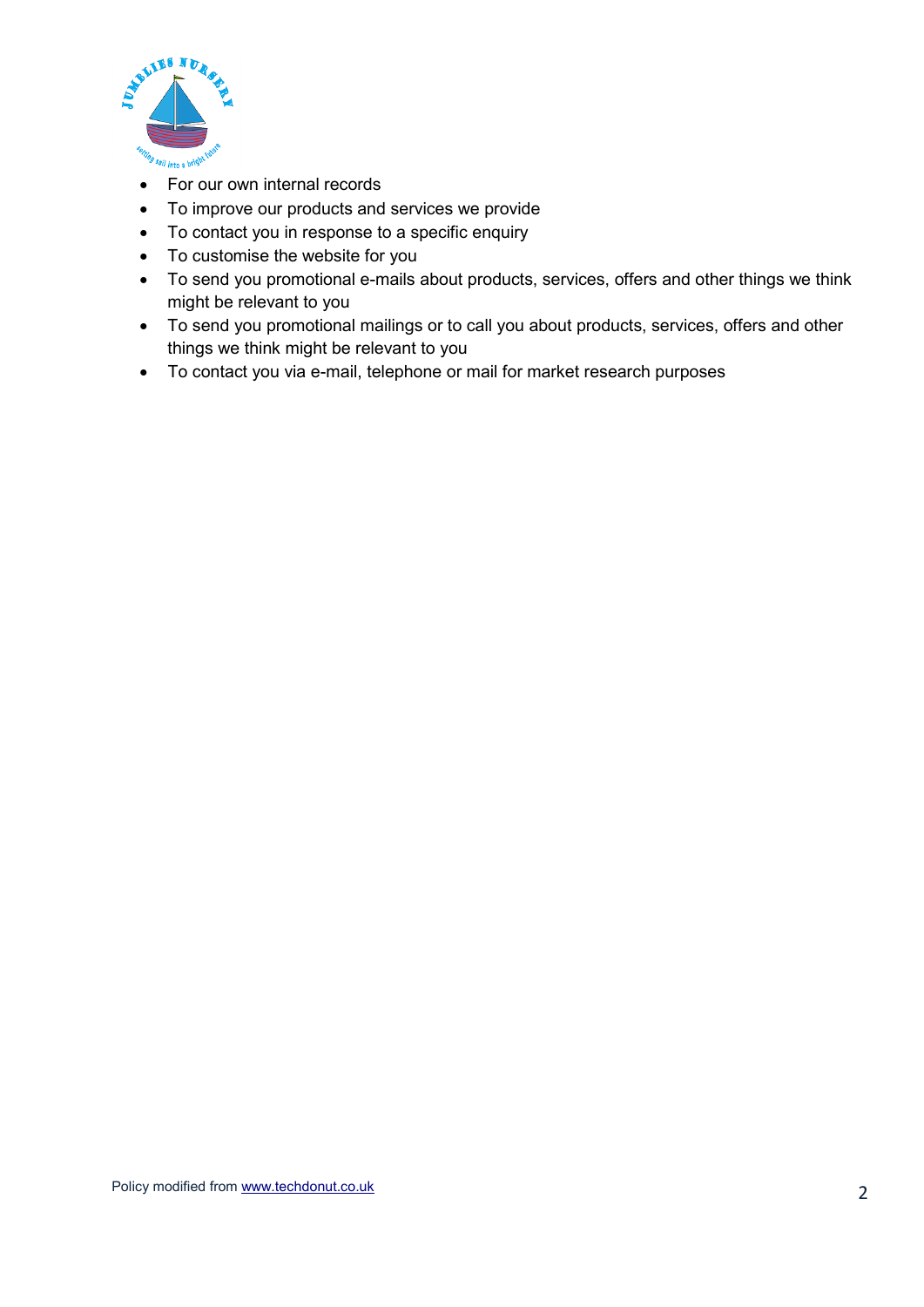

#### What is a cookie?

A cookie is a small file placed on your computer's hard drive. It enables our website to identify your computer as you view different pages on our website.

Cookies allow websites and applications to store your preferences in order to present content, options or functions that are specific to you. They also enable us to see information like how many people use the website and what pages they tend to visit.

#### **How we use cookies**

We may use cookies to:

- Analyse our web traffic using an analytics package. Aggregated usage data
- Helps us improve the website structure, design, content and functions.
- Identify whether you are signed in to our website. A cookie allows us to check whether you are signed in to the site.
- Test content on our website. For example, 50% of our users might see one piece of content, the other 50% a different piece of content.
- Store information about your preferences. The website can then present you with information you will find more relevant and interesting.
- To recognise when you return to our website. We may show your relevant content, or provide functionality you used previously.

Cookies do not provide us with access to your computer or any information about you, other than that which you choose to share with us.

## **Controlling cookies**

You can use your web browser's cookie settings to determine how our website uses cookies. If you do not want our website to store cookies on your computer or device, you should set your web browser to refuse cookies. However, please note that doing this may affect how our website functions. Some pages and services may become unavailable to you.

Unless you have changed your browser to refuse cookies, our website will issue cookies when you visit it. To learn more about cookies and how they are used, visit [All About Cookies.](http://www.whatarecookies.com/)

### **Controlling information about you**

When you fill in a form or provide your details on our website, you will see one or more tick boxes allowing you to:

- Opt-in to receive marketing communications from us by email, telephone, text message or post.
- Opt-in to receive marketing communications from our third-party partners by email, telephone, text message or post. If you have agreed that we can use your information for marketing purposes, you can change your mind easily, via one of these methods: